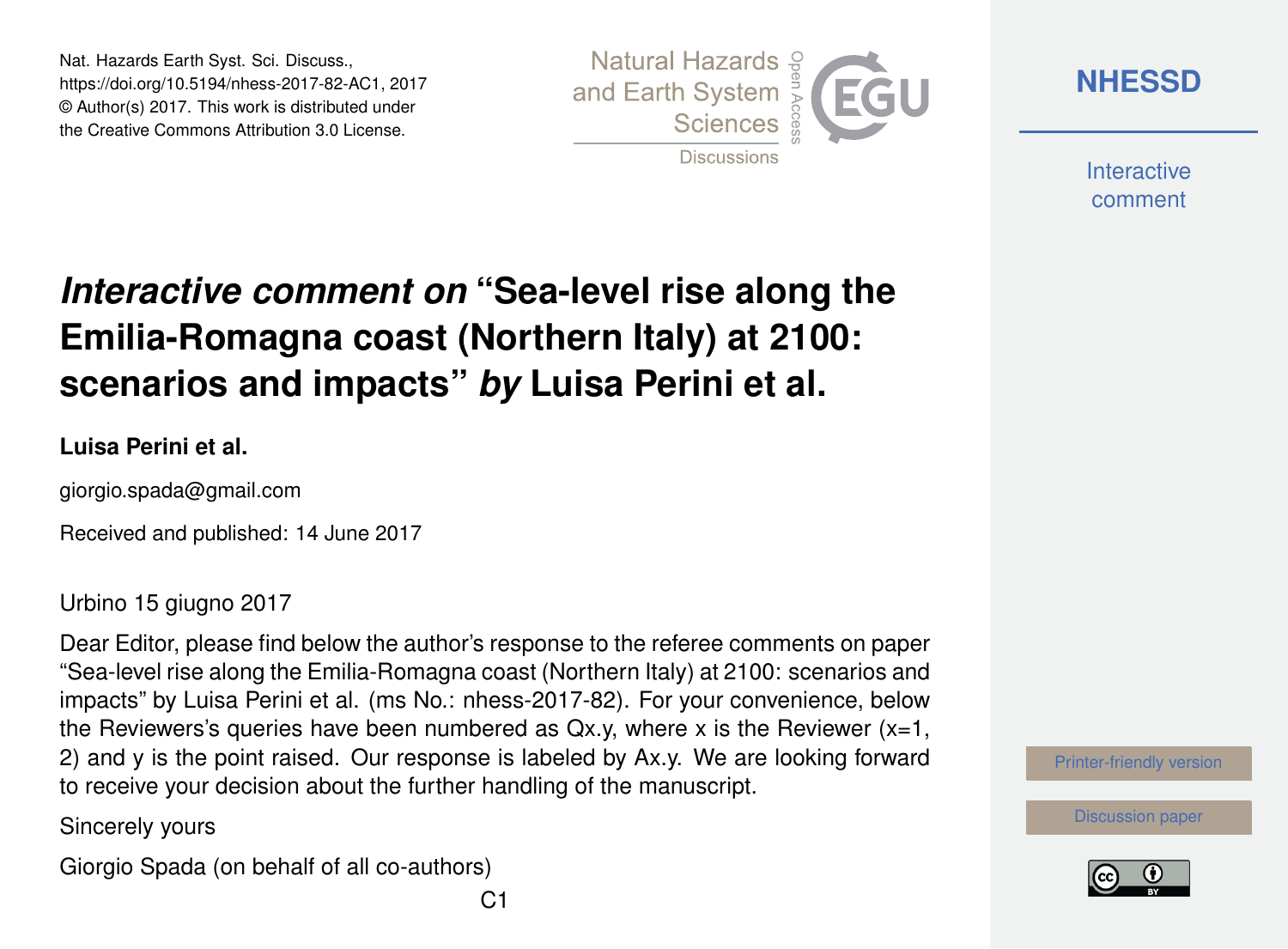#### Review 1 (Anonymous)

Q1.0 It is an interesting paper that illustrates the consequences of mean sea level rise and storminess on the coastal areas of Emilia-Romagna in terms of land loss. The paper is logically structured and the methodology seems adequate (but I cannot make comments on the flood model because I don't know it). Unfortunately, the paper often contains confusing terminology that makes it hard to understand. This problem should be solved before the paper can be published. A1.0 We thank the Reviewer for his positive response. We acknowledge that the terminology is confusing in some parts of the manuscript, and we shall make efforts to improve it.

Main problems. Q1.1 a) The authors use 'sea level' both for a long term (multi-decadal) mean and a short term (e.g. hourly) value, as in the case of storm surges. For instance at page 3, line 19, the meaning is 'mean sea level', like at page 9, line 8 (case CS1), where the full 'mean sea level' is used. By contrast, at page 6, line 18, the meaning is 'sea level height' relative to a known reference. As another example, at page 10, line 5, the authors only consider storm surges, while case CS2 also includes the wave effect. Definitions should be clear and used consistently. Note that Sect. 2.2 should involve the 'mean sea level'. A1.1 We recognise that the terminology regarding "sea level" may be inconsistent in some cases, and needs improvements.

Q1.2 b) The use of 'wave' is also often unclear. For instance, 'storm waves' at page 6, line 19 are clearly wind waves, while 'meteo-marine wave' and 'specific waves' (same page, line 30) are undefined. Please specify when wind waves or any other wave type are involved. A1.2 We realise that the use of words "wave" and "waves" needs to be checked throughout the manuscript to avoid ambiguous statements.

Q1.3 c) The authors deal with both storm surges and wind waves (case CS2). Sect. 2.3 is devoted to storm surges, but something about wind waves is also included. This is confusing because the role of wind waves is first mentioned explicitly only at page 10, line 16. The authors might consider to deal with storminess in general, that is



**Interactive** comment

[Printer-friendly version](http://www.nat-hazards-earth-syst-sci-discuss.net/nhess-2017-82/nhess-2017-82-AC1-print.pdf)

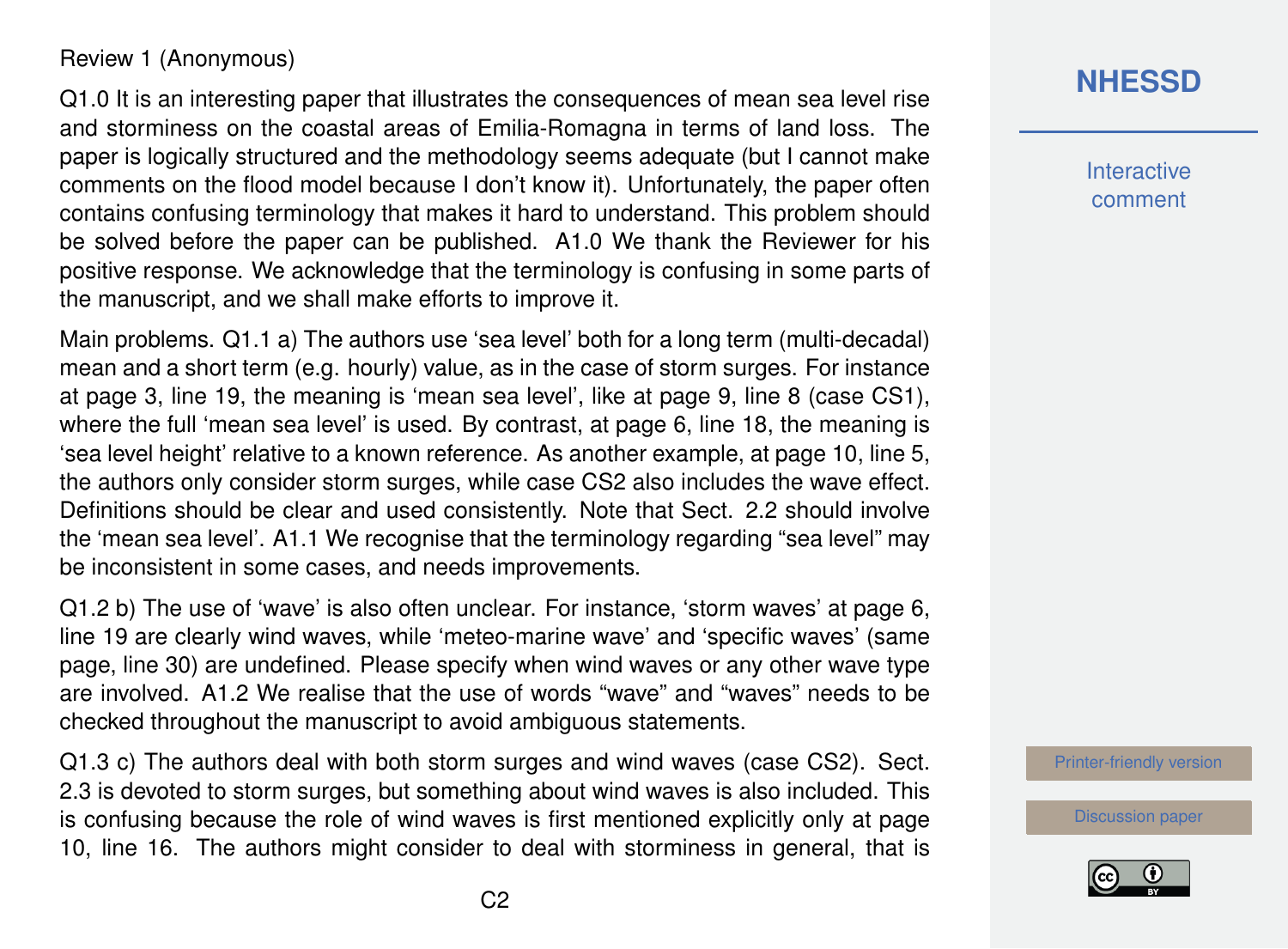both storm surges and wind waves (see page 8, line 23), and introduce the subject accordingly. A1.3 We propose to entitle Section 2.3 "Sea storms", to include both storm surge and waves. Of course, the terminology is to be changed accordingly throughout the paper.

Q1.4 Page 1, line 1: Are there any reasons to neglect natural land subsidence? A1.4 There is no reason to neglect natural land subsidence, effectively.

Q1.5 Page 1, line 13: Please clarify that '(in\_CoastFlood)' is the name of the model. The missing reference, the different typos and the brackets are confusing. A1.5 This can be fixed in the revised manuscript, in order to clarify that '(in\_CoastFlood)' is the name of the model.

Q1.6 Page 4, Lines 15-16: 'some cases . . . sometimes' is redundant. A1.6 We agree.

Q1.7 Pages 5-6, Sect. 2.2: The discussion of mean sea-level changes over thousands of years is not crucial for present and future variations. By contrast, there is no discussion on the mean sea level variations during the last 100 years or so, when also anthropogenic subsidence occurred. A1.7 Effectively, a discussion on the mean sea level variations during the last century is missing. We propose to add a paragraph on this subject, due to its relevance with the topics dealt with in the paper.

Q1.8 Page 6, lines 17, 30: The exact meaning of 'meteo-marine' is unclear in this context. I guess that the authors mean 'the sea level changes component related to the atmospheric forcing', which includes both wind and atmospheric pressure (not mentioned). This component is the 'residual sea level' also known as the 'meteorological tide'. Moreover, is this the 'non-tidal residual' at line 26? A1.8 We agree on the need of better specifying the exact meaning of "meteo-marine".

Q1.9 Page 6, line 27: Please quote the reference to which the reported heights are measured. A1.9 The heights are referred to mean sea level, and this needs to be explicitly quoted.

## **[NHESSD](http://www.nat-hazards-earth-syst-sci-discuss.net/)**

**Interactive** comment

[Printer-friendly version](http://www.nat-hazards-earth-syst-sci-discuss.net/nhess-2017-82/nhess-2017-82-AC1-print.pdf)

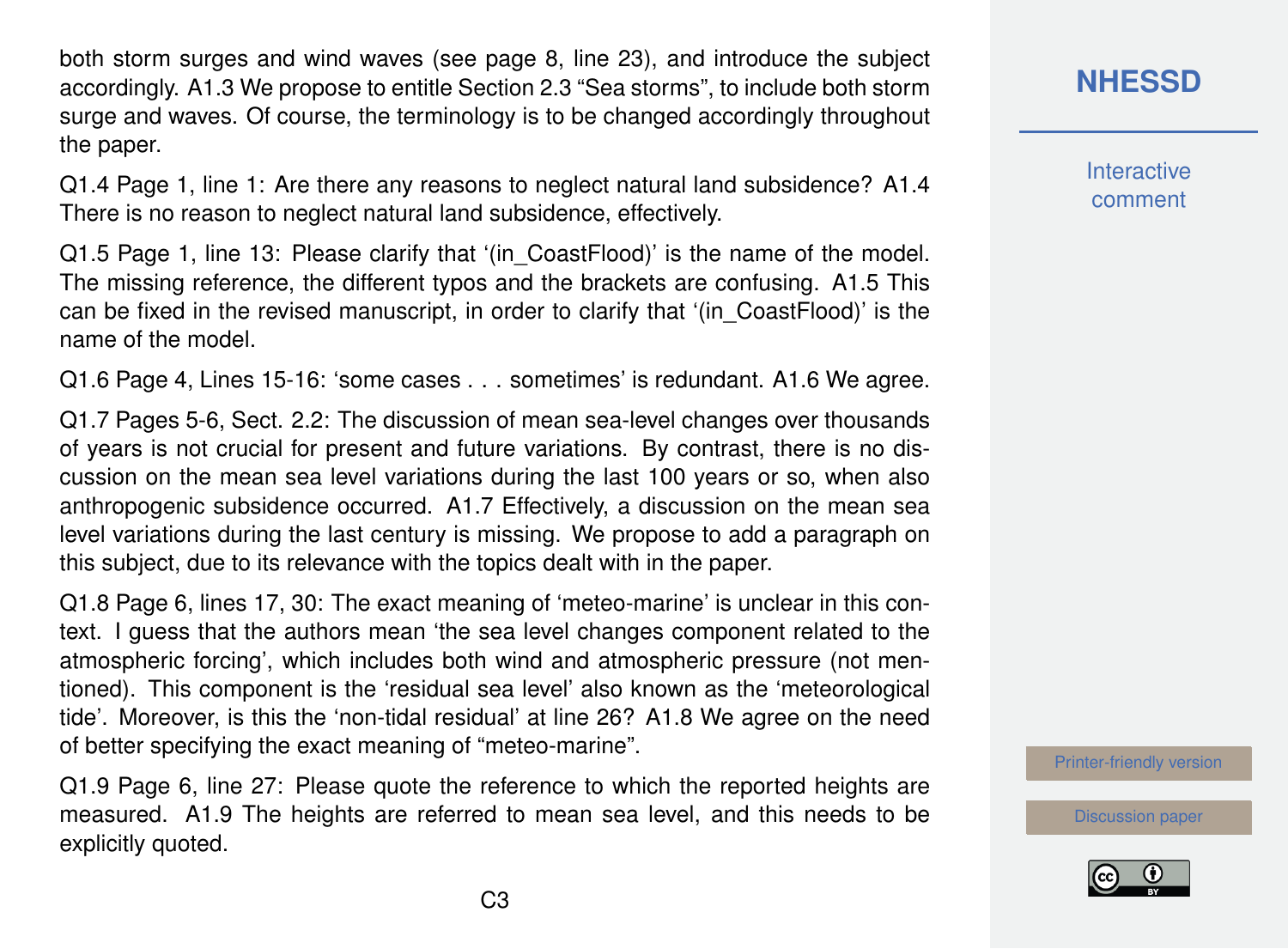Q1.10 Page 6, lines 29-31: Unclear. I understand (but I am not sure) that the observed sea level can differ from the forecast represented by the astronomical tide plus the residual sea level ('meteo-marine wave' is bad terminology). The difference does not occur because of local morphology and specific waves, but because the model used for the predictions is not good enough. For instance, it may not include the correct basin bathymetry and coastal morphology, or the atmospheric forcing is too coarse. Anyway, the sentences can be dropped. A1.10 Our intention here is exactly to evidence the limitations of the model. Instead of dropping the sentences, we believe they can be improved, making a specific reference to the coarse resolution of the model in respect to the local morphology.

Q1.11 Page 6, line 32: Both waves and tides are mentioned. It is not clear what 'tides' mean here. A1.11 Effectively here we refer to storm surge, meaning tide+surge.

Q1.12 Page 7, line 6: Do the authors mean Adriatic instead of Italy? Page 8, line 5: Unclear sentence. What are 'the E-R coast values'? A1.12 Another example of sloppy terminology that can be fixed. We refer to the Northern Adriatic coast. With "E-R coast values" we refer to sea level rise at E-R coast.

Q1.13 Page 9, line 14: The IPCC mean sea level rise projections are made for 2081- 2100 (central year 2090.5) relative to 1986-2005 (central year 1995.5) (page 7, line 26), that is a 95-year time period, but the authors use a 85-year period. Is that a mistype? A1.13 This is not a mistyping but the consequence of the different starting epochs of the two models, in this case, the reference for subsidence model is almost ten years in advance with respect to the sea level one. To avoid confusion, in the revised manuscript we would explain this difference.

Q1.14 Page 12, line 9: Is 'sea-level component' quoted in comparison to subsidence? Please clarify. A1.14 We should better say "in comparison with subsidence".

Q1.15 Page 14, line 29: Does the model include wind waves set up? These are not mentioned here, while they seem to have been at Page 10, line 16, when they are

#### **[NHESSD](http://www.nat-hazards-earth-syst-sci-discuss.net/)**

**Interactive** comment

[Printer-friendly version](http://www.nat-hazards-earth-syst-sci-discuss.net/nhess-2017-82/nhess-2017-82-AC1-print.pdf)

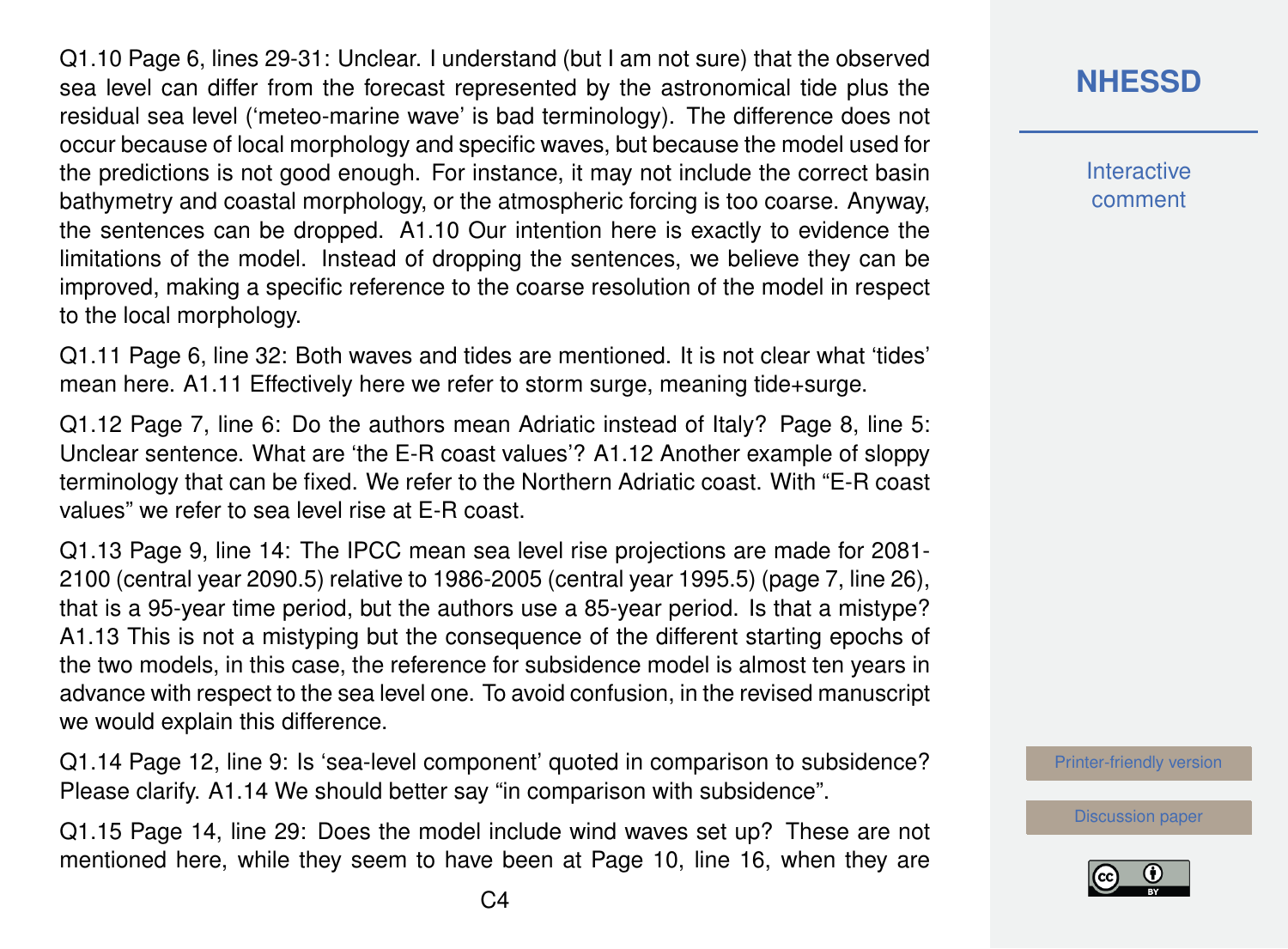distinct from the surge. A1.15 See point Q2.6 below.

Q1.16 Page 15, line 33: The authors should not only say that subsidence rates are assumed unchanged in the 21st century, but also the storminess characteristic. A1.16 We agree; this needs to be specified.

Q1.17 Page 21, Fig. 2: Please say if the zero height in the map corresponds to the 1986- 2005 mean sea level (the IPCC start time), to the zero of the Italian geodetic network or to another thing. I also suggest to use a colour palette that highlights the altitude differences in the low-lying areas. Probably, a 0 m contour could also be useful. A1.17: We agree; Figure 2 can be improved according to the Reviewer's guidelines.

Q1.18 Pages 26-30, Fig. 7-11: The coloured areas are often small compared to the whole figure and most of them are barely visible. Can the authors improve their visibility? A1.18 We agree; Figures 7-11 can be improved following the Reviewer's guidelines.

Q1.19 Page 33, Table 4: In the text (page 10) rare events have a return period  $\hat{A}z100$ years, not >100. A1.19 We agree, it should be "»100."

Review 2. G. Le Cozannet

Q2.0 The article by Perini et al. provides an estimation of sea-level rise impacts (in terms of erosion and flooding in the Emilia-Romagna region). Interestingly, the article considers regional subsidence patterns, which have a high spatial variability as shown by previous observations based on SAR interferometry. The article also illustrates how the application of European directives can stimulate studies and discussions regarding the future impacts of climate change. Overall, I think that the article provides an interesting perspective, and that it is relevant to NHESS. What is missing, to my opinion in the article, is a real discussion of the significance of the results and their implications. I can suggest a few recommendations in this respect: A1.0 We thank the Reviewer for his positive response. We acknowledge there is room to improve the manuscript,

**[NHESSD](http://www.nat-hazards-earth-syst-sci-discuss.net/)**

**Interactive** comment

[Printer-friendly version](http://www.nat-hazards-earth-syst-sci-discuss.net/nhess-2017-82/nhess-2017-82-AC1-print.pdf)

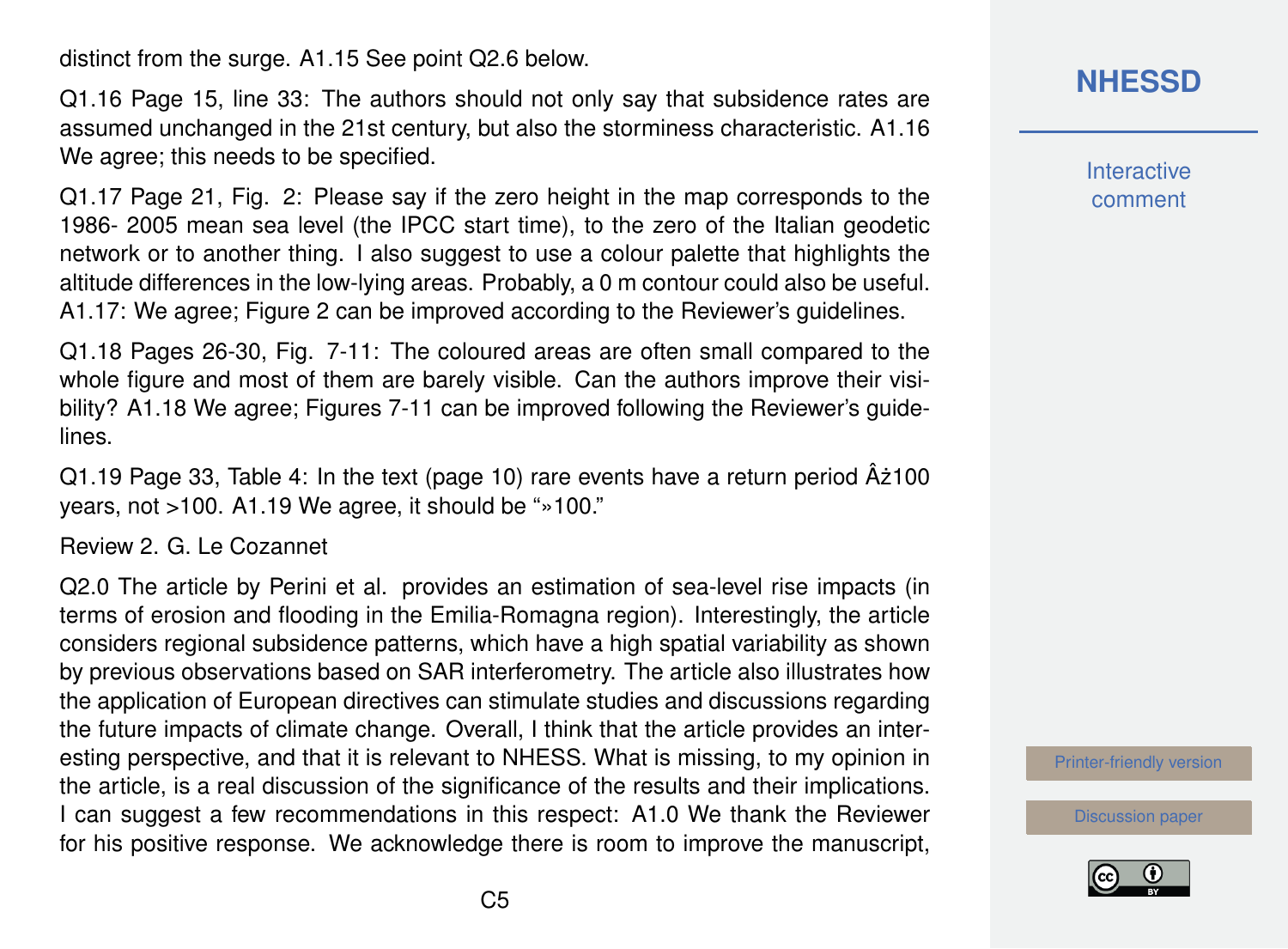especially regarding the implications of the results.

Q2.1 - It could be interesting for the reader to know how such work (which is apparently strongly connected to regulatory processes such as the European flooding directives, e.g. page 3 line 22) will (or is expected to be) integrated in regional to local adaptation. I have no specific suggestion here, but I just remind that the AR6 IPCC reports to come will require information on the implementation of adaptation (including its successes and limitations). I think that the authors can make a useful contribution here. A2.1 We agree that something can be said about this important point. We expect that the output of our analysis will support the planned activities for the second stage of the Flood Directive 2007/60, i.e the updating of the knowledge framework and hazard and risk maps by 2019. These should include, in fact, the risks assessment driven by the climate change, which was not been presented in the first cycle of the directive application, in order to identify mitigation and adaptation measures. Likewise, we expect that this work can provide an important contribution to the working group on the Regional Climate Change Strategy, which aims to develop an action plan by 2018.

Q2.2 - The authors clearly list their assumption all along their study (e.g. section 3.2), but the reader would like to see a discussion on the impacts of these assumptions in the final results. I suggest that uncertainties in the results could be given more attention in a discussion section (see below further suggestions). A2.2 One possible way to answer to this point is i) to express better motivations for the assumptions illustrated in Section 3.2 and ii) to discuss, at least qualitatively, the possible impact of these assumptions in a (new) discussion Section.

Q2.3 - Finally, if possible, it would be interesting to see to which extent this study agrees or disagrees with previous impacts assessments performed in the same region (e.g. Wolf et al., 2016) and why. A2.3 Indeed, a comparison with Wolf et al., 2016 is not straightforward, since goals and approaches of the two works are quite different. However, we agree that something more about this topic can be said in the revised manuscript.

**[NHESSD](http://www.nat-hazards-earth-syst-sci-discuss.net/)**

**Interactive** comment

[Printer-friendly version](http://www.nat-hazards-earth-syst-sci-discuss.net/nhess-2017-82/nhess-2017-82-AC1-print.pdf)

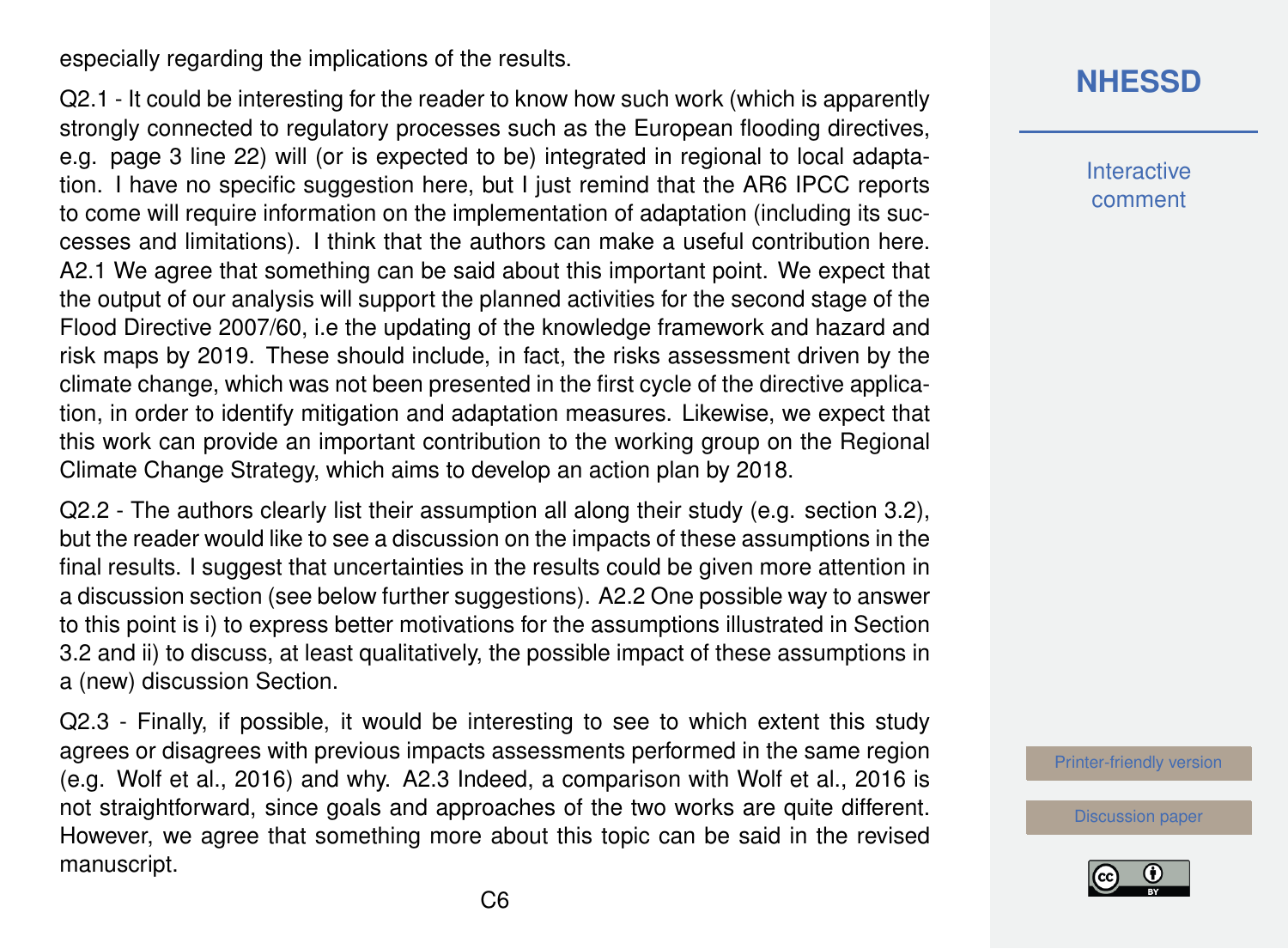I provide below detailed comments, which are hopefully useful if the authors decide to discuss uncertainties: - Q2.4 Subsidence: I wonder to which extent it is realistic to assume that subsidence is linear in time. In practice, the authors show that it has not been the case in the past (with acceleration in subsidence rates with increased fluid extraction in section 2.1), and this seems to me relatively common in cases of subsidence caused by groundwater extractions (Le Mouelic et al., 2005; Wang et al., 2012; Raucoules et al., 2013). I wonder if the authors would agree that in their table 5, they provide the maximum benefits of an adaptation strategy consisting in mitigating subsidence through reduced fluid extractions. A2.4 Effectively, in the context of this study, the assumption of a linear subsidence can be better motivated. The major variations in rates over time are observed in confined areas, where groundwater exploitation and anthropic impact are particularly strong. In the remaining areas, which are the largest in the study area, the subsidence rates measured in the different monitoring campaigns are similar. We interpret this spatial and temporal distribution as a constant background signal (likely due to natural subsidence) with overlapping interferences due to human activity. These interferences are difficult to model because of the large number of variables and the complexity of the driving processes. In addition, the measures imposed by regional government over the last 30 years to reduce the extraction of fluids from the ground have allowed a progressive mitigation in terms of reducing subsidence rates in most of these critical areas. According to this trend, the latest monitoring can be considered as the worst scenario than possible future ones. These rates were used in modelling as they well describe the geodynamic condition the Emilia-Romagna coast at regional scale, pointing out the present state of the highly subsiding areas.

Q2.5 A small point Page 5 line 12: "compaction of sediments" is unclear to me. I assume the authors refer here to natural (and later, anthropogenic) variability of water content in various geological layers, resulting in a reduction of their volume. A2.5 Yes, we refer to the variability of the water content in the various geological layers.

Q2.6 - Extreme water levels: The authors use value of water heights during storms

#### **[NHESSD](http://www.nat-hazards-earth-syst-sci-discuss.net/)**

**Interactive** comment

[Printer-friendly version](http://www.nat-hazards-earth-syst-sci-discuss.net/nhess-2017-82/nhess-2017-82-AC1-print.pdf)

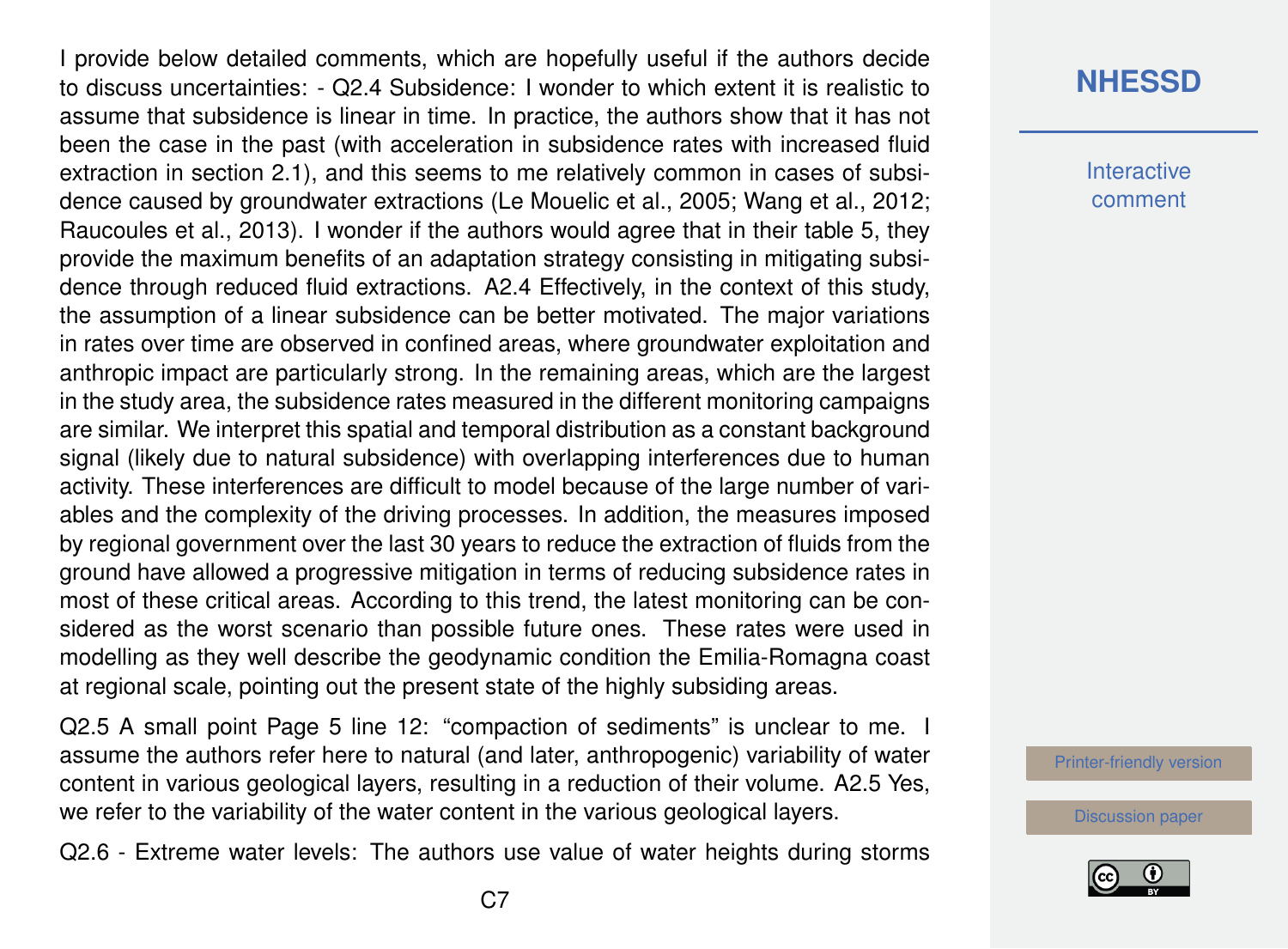(subsection 2.3). However, it is unclear which processes have been incorporated. Of course, the references to the project Micore and other studies suggest that tides, atmospheric surge, wave setup (Stockdon et al. 2006) have been taken into account, but I suggest naming these processes explicitly. Note that the wave setup can account for an additional contribution of several 10cm, which is not negligible considering the magnitude of sea-level changes to come. If no information is available on this process, this source of uncertainties can be assumed dominant for the decades to come. A2.6 The process that have been incorporated are shortly mentioned in Section 3.3.2 (description of case study CS2). They include the wave set up, effectively. We recognise that more information is necessary on this point. We propose to add an equation, in the same section, to help the reader to understand the meaning of SSTS.

Q2.7 - Mean sea-level projections: Sea-level projections used in this article rely on global models, which have not the ability to represent processes taking place at the Gilbratar straight (subsection 2.4). This can result in deviation of some 10 cm from sea-level projections in the Atlantic, west of the Gibraltar straight. Also, is the area affected by 3D circulation modifying water levels by +/-10cm as it is the case in the gulf of Lion? I suggest to discuss these processes in a discussion on uncertainties. They are discussed for example in Adloff et al. (2015, 2016, both in Climate Dynamics) and also in our article Le Cozannet et al. (2015 in Environmental Modeling and Software). A2.7 This limitation of our approach can be addressed in the (new) Discussion section, where we can also account for some of the literature suggested by the Reviewer.

Q2.8 Furthermore, the wording "Worst" or "best" cases scenarios (page 9 line 22 and several times after) is not appropriate for ranges of uncertainties representing likely confidence intervals (see Church et al., 2013a, 2013b) and can be misleading for coastal managers in charge of adaptation (Hinkel et al 2015). This should be rephrased. A2.8 Here and in the following, we propose to use "high-end" and "lowend" instead of "worst" and "best", respectively.

Q2.9 - Impacts : The authors have presented their results in two ways : "land losses"

#### **[NHESSD](http://www.nat-hazards-earth-syst-sci-discuss.net/)**

**Interactive** comment

[Printer-friendly version](http://www.nat-hazards-earth-syst-sci-discuss.net/nhess-2017-82/nhess-2017-82-AC1-print.pdf)

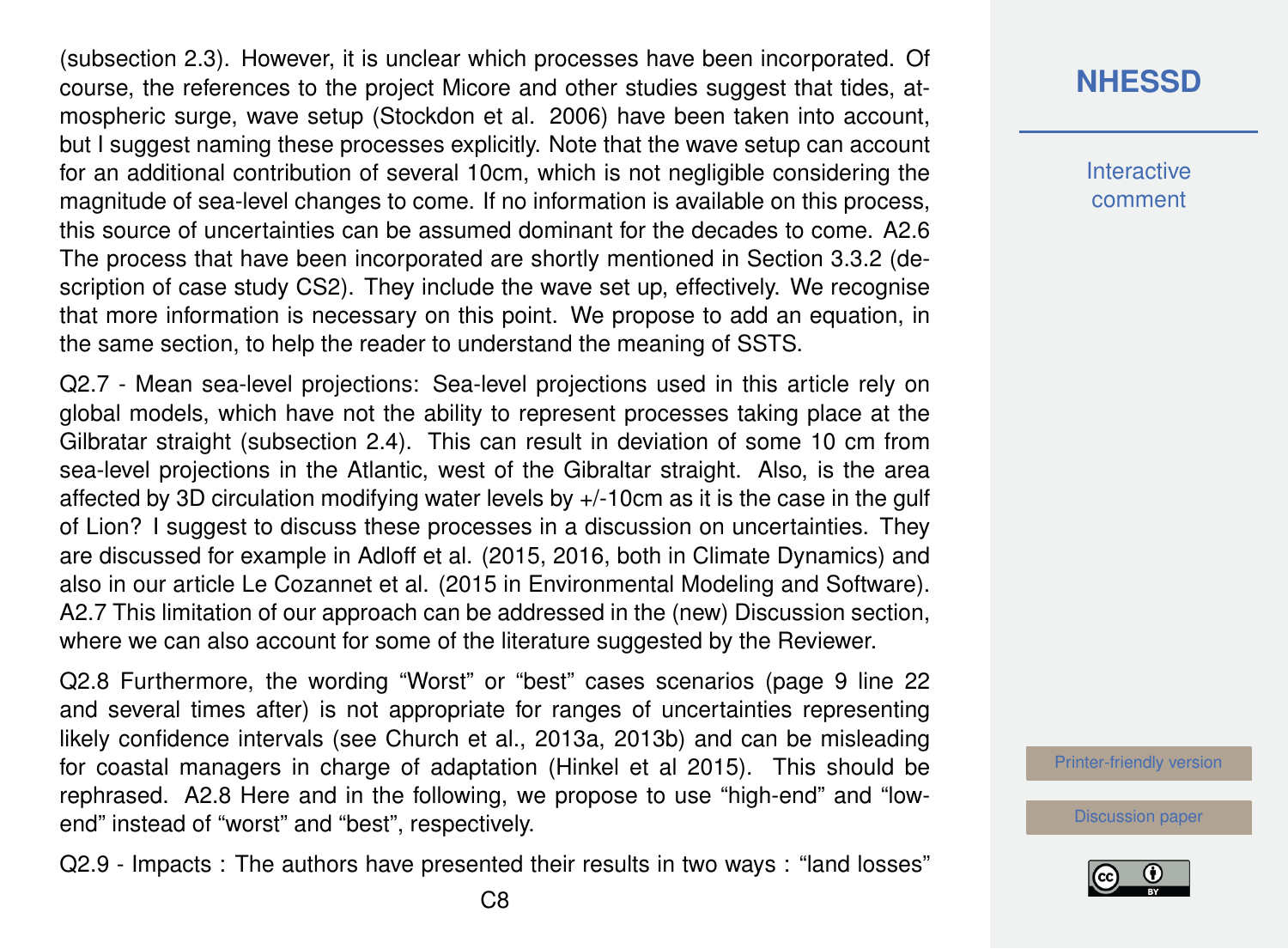due to sea-level rise and subsidence (e.g., conclusion) and "areas lying below mean sea-level" (e.g. in table 5). I am personally in favor of the second formulation, as it makes no assumption on the adaptive responses to come (e.g., beach and dunes nourishment. . .). In both cases, the results assume no morphological changes, which, again, would deserve a discussion. There is a huge bibliography in this area. A2.9 The assumption of no morphological changes can be better discussed in the (new) Discussion section. We have chosen to consider a rigid substrate that is only modified by the subsidence (by translation), since, at present, it has not been possible for us to apply morpho-dynamic coastal modeling at the regional scale. In this view, the model excludes the natural adaptation of the coastal system as well as it relies upon the assumption of "no intervention" by man (no nourishment, no upgrading in coastal defense systems, etc.). Of course, this can impact our final results, and result into some uncertainty.

Q2.10 Finally, can the authors explain why storm surge impacts have not been assessed in both CS1 and CS2 hazard assessments (page 14 line 5)? A2.10 With this choice we aim at studying the possible future coastal morphological framework and the effects of the sea storms in this new context separately.

Q2.11 Finally, I wonder if figure 3 and 5 could be merged. A2.11 Probably the best solution is to leave the two figures separated, since Figure (3) contains small scale details that could be obscured by adding the rectangles and the labels in Figure 5. I hope these comments are useful. The suggestions have been useful and we believe that the manuscript could significantly improve following the guidelines suggested by both Reviewers.

References Wolf et al. 2016; Church et al., 2013a: see author's reference list Church et al. 2013b: Church J A, Clark P U, Cazenave A, Gregory J M, Jevrejeva S, Levermann A and Payne A J 2013 Sea-level rise by 2100 Science 342 1445 Wang et al., 2012: Wang, J., W. Gao, S. Y. Xu, and L. Z. Yu (2012b), Evaluation of the combined risk of sea level rise, land subsidence, and storm surges on the coastal areas of Shanghai, China,

#### **[NHESSD](http://www.nat-hazards-earth-syst-sci-discuss.net/)**

**Interactive** comment

[Printer-friendly version](http://www.nat-hazards-earth-syst-sci-discuss.net/nhess-2017-82/nhess-2017-82-AC1-print.pdf)